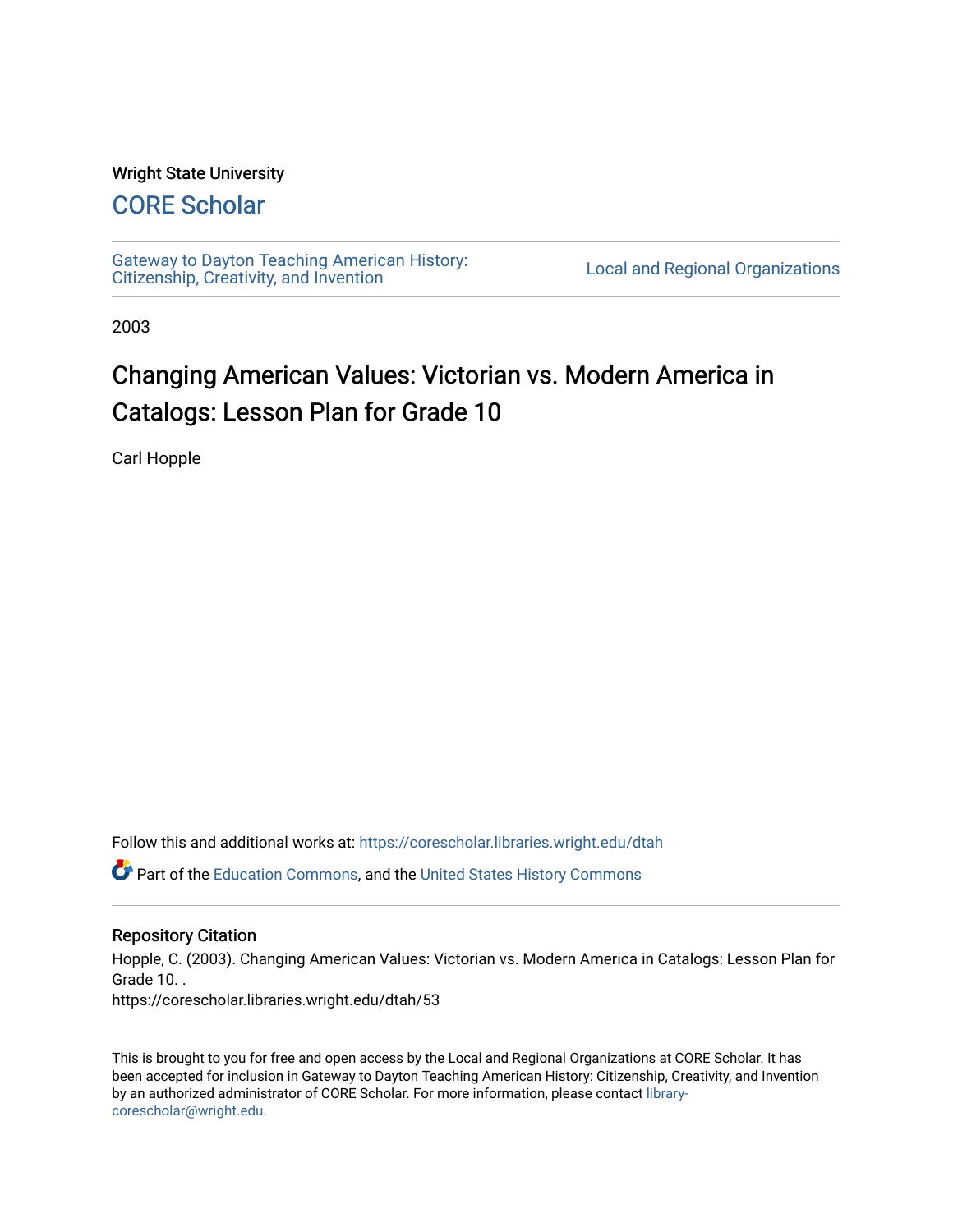## **Lesson Plans Changing American Values: Victorian** vs. **Modern America in Catalogs**

**Author:** Carl Hopple

**Grade(s):** 10 **Suggested Time:** 1, 50 minute class

#### **Materials**

copies of pages from the Sears and Roebuck catalog from the late 19th or early 20th centuries printed pages of Sears.com's online catalog.

## **Core Instruction**

This lesson requires that students have first been exposed to a general understanding of the transformations that the industrial revolution made upon America, specifically in the areas of merchandising and the standardization of products.

Teacher will explain why the year ca. 1870-1900 is called the "Victorian Era". Copies of advertisements from both the Victorian and modem catalogs are distributed. Teacher will direct students to compare the two catalogs according the following themes: a) views on sexuality as inferred by clothing and fashion b) views on bodily functions as inferred by toiletry articles and water closet ads c) advertising methods and the use of images verses words, overall visual design, type of ad copy used and targeted audiences Students summarize their understanding of Victorian customs and values from the catalogs comparison and explore areas where Victorian values may be present in modem America. Students are asked to evaluate how the mass production and marketing of products would affect social norms and the level of cultural variety verses standardization. Students are directed to explore how studying primary sources that are popular advertisements may also be part of a serious study of history.

## **Follow-up Activity**

Students are asked to evaluate where they may agree more with the Victorians and where they may disagree with them. This activity can be connected to current cultural battles in America.

## **Assessment**

Ongoing monitoring of student responses to the verbal inquiries directed to them during the activity. A verbal quiz may be given at the end that covers the main points summarized, including:

Victorian views of the body and sexuality Victorian tastes regarding advertising style and product design industrialism's effects on cultural standardization mass production's contribution to the creation of a middle class